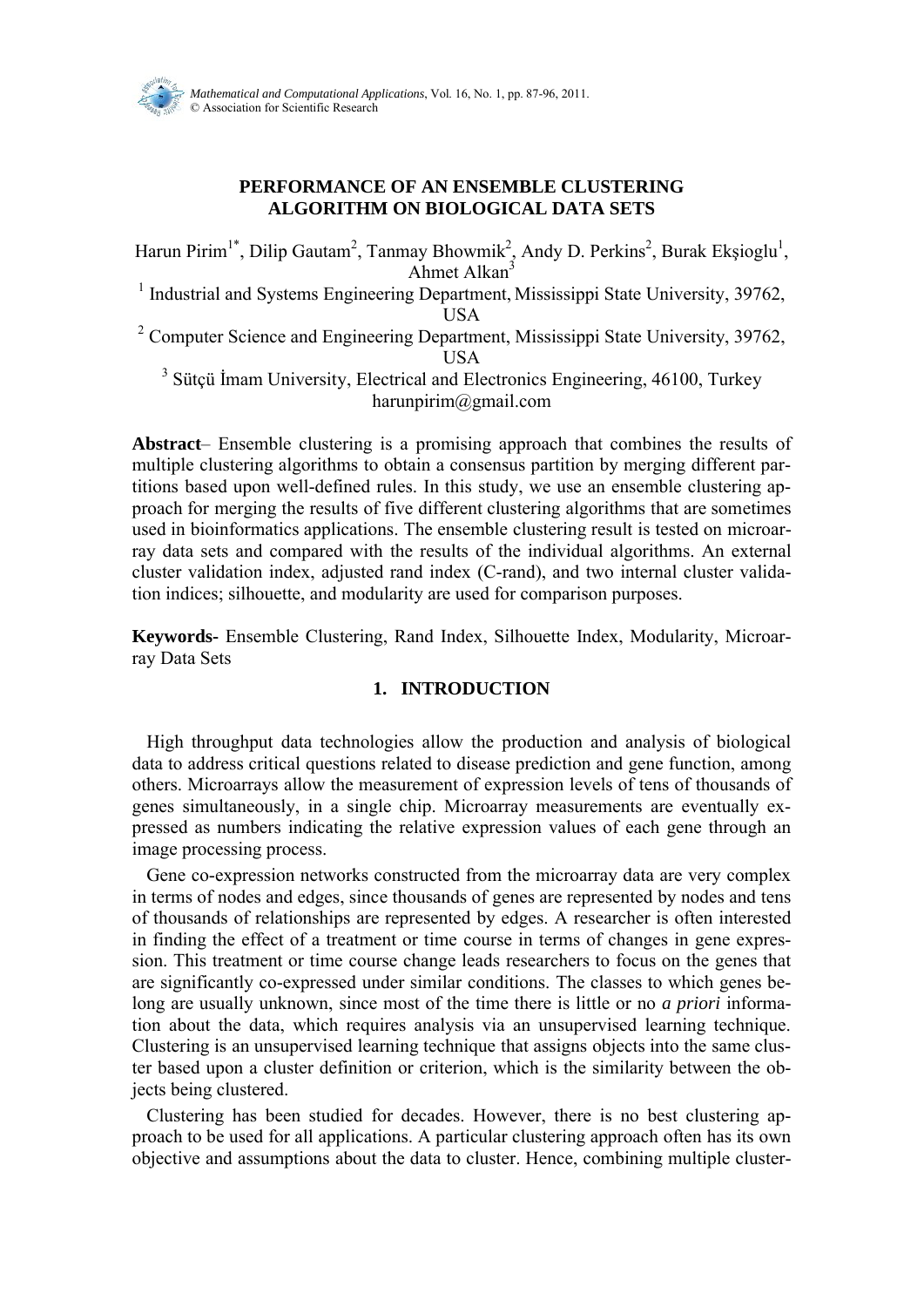ing approaches in an ensemble framework [1] may allow one to take advantage of the strengths of individual clustering approaches. In that sense, ensemble clustering is a promising approach to generating more accurate clusters than might be possible using an individual clustering approach.

In this study, we use an ensemble clustering approach as described in [2] for three different biological data sets. One of the data sets is the "Breast B" cancer diagnosis single channel microarray data set having 49 samples with 1213 attributes (corresponding to genes). The second is a protein data set that consists of 698 objects (corresponding to protein folds) with 125 attributes. The Breast B and protein data sets are detailed in and obtained from [3]. The third data set is a yeast cell cycle data set having 384 genes and 17 samples obtained from [4].

The base clustering algorithms used for the ensemble approach used here are hierarchical clustering (HC), K-means, dynamic tree cut (DTC), fuzzy C-means and a community structure finding algorithm (CSF). All of these algorithms except for fuzzy Cmeans were used and detailed in a previous study [5] to compare the performance of the individual algorithms with one another.

In order to evaluate the performance of the ensemble clustering approach, two internal and one external cluster validation indices are used. The internal validation indices are silhouette  $(S)$  [6] and modularity  $(O)$  [7]. The external index is the adjusted rand index (C-rand) [8]. These indices are also described in section 3.

The remainder of the paper is organized as follows: section 2 gives background on ensemble clustering, section 3 concerns the application of the ensemble clustering on the three previously mentioned biological data sets and presents results, and section 4 concludes and indicates directions for possible future studies.

#### **2. BACKGROUND**

Combining the clustering results of many algorithms may result in high quality and robust clusters, since ensemble approaches such as bagging and boosting are used in classification problems and have proven to be effective [1]. The fact that the objects have various features (objects may be classified based on different features such as size, color, age, etc.) makes it difficult to find an optimal clustering of similar objects. In that sense, ensemble clustering is a promising heuristic.

The ensemble clustering ensemble framework is usually constructed as in Figure 1. Ensemble clustering can be difficult in the sense that it is a challenging task to select base clustering algorithms, define a consensus function and merge individual partitions generated by clustering algorithms via the chosen consensus function [9]. Asur et al. [10] proposed an ensemble clustering framework to extract biologically relevant functional modules in protein-protein interaction (PPI) networks. Their method attempts to handle the noisy false positive interactions and specific topological interactions present in the network. They used graph clustering algorithms, repeated bisections, direct k-way partitioning, and multilevel k-way partitioning, to obtain the base clusters, and introduced two topology based distance matrices. One of the distance matrices is based on the clustering coefficient [11], and the other one is a distance matrix based on the betweenness [7] measure. The authors used a soft ensemble method such that proteins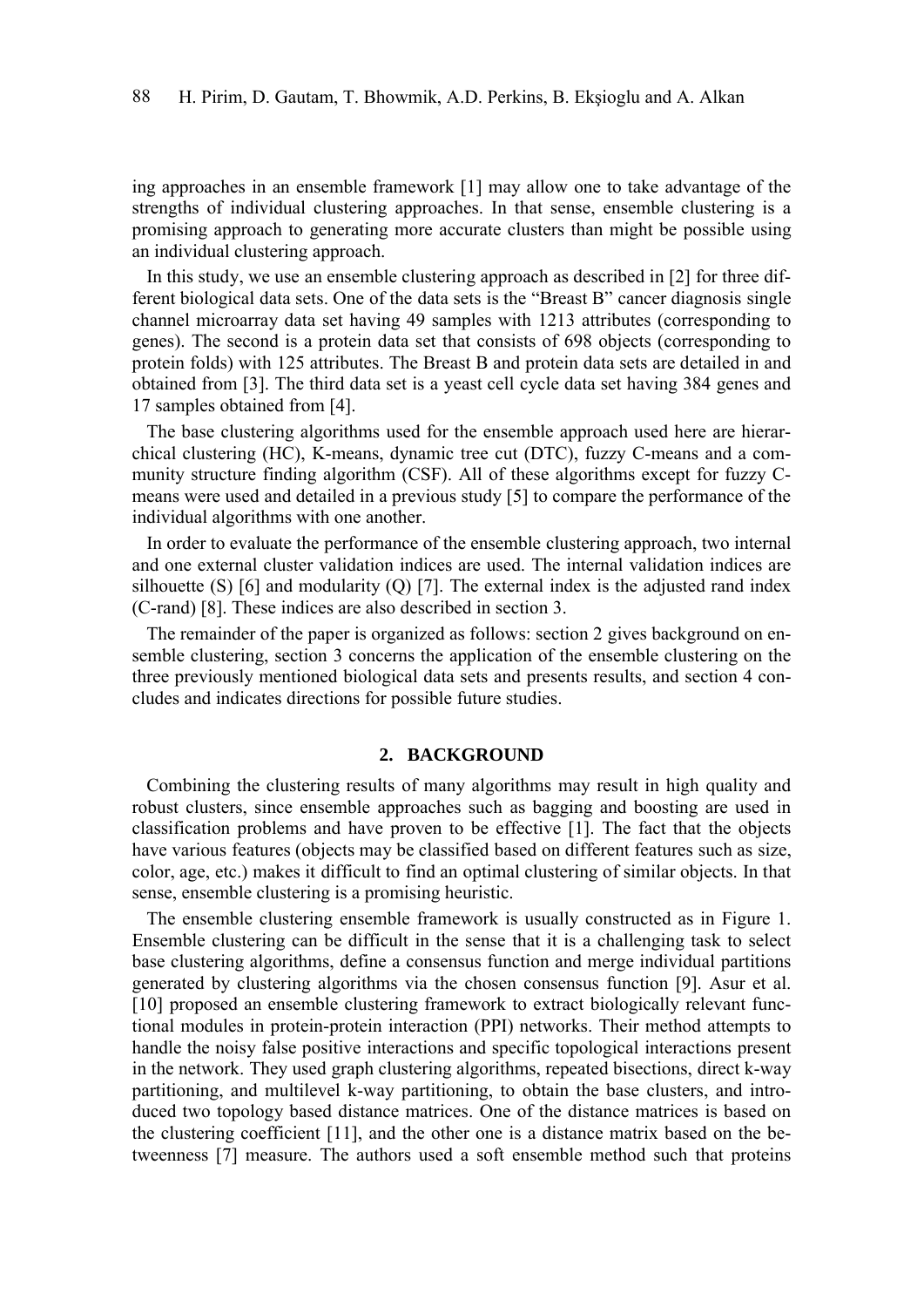were able to be assigned to more than one cluster, and they conducted an empirical evaluation of the different ensemble methods to show the superior performance of their ensemble framework [10].



Figure 1. Ensemble clustering framework: CA refers to clustering algorithm, P refers to partition,  $F_C$  is the consensus function, and CP is the consensus partition.

There are a large number of fuzzy clustering algorithms with well-understood properties and benefits in various applications. Nevertheless, there has been very little analysis of using fuzzy clustering algorithms in regards to generating the base partitions in cluster ensembles. Wang [12] compared the use of hard and fuzzy C-means [13] algorithms in the well-known evidence-accumulation framework of cluster ensembles. In that study, it was observed that the fuzzy C-means approach requires much fewer base partitions for the cluster ensemble to converge, and is more tolerant of outliers in the data.

Avogadri and Valentili [14] proposed a fuzzy ensemble clustering approach to address the issue of unclear boundaries between the clusters from the biological and biomedical gene expression data analysis taking into account their inherent fuzziness. They had a goal of improving the accuracy and robustness of clustering results. After applying random projections to obtain lower dimensional gene expression data, they applied the fuzzy K-means algorithm on the low dimensional data to generate multiple fuzzy base clusters. Then, the fuzzy clusters were combined using a similarity matrix where the elements of the matrix were generated by the fuzzy t-norms algorithm, and finally, the fuzzy K-means algorithm was applied to the rows of the similarity matrix to obtain the consensus clustering. It was shown that the proposed ensemble approach is competitive with the other ensemble methods.

Microarray experiments often generate a great deal of data. If the data set is very large, it is possible to generate an ensemble of clustering solutions, or partition the data so that clustering may be performed on tractable-sized disjoint subsets [15]. The data can then be distributed at different sites, for which a distributed clustering solution with a final merging of partitions is a natural fit. Hore et al. [15] introduced two new approaches to combining partitions represented by sets of cluster centers. They stated that these approaches provided a final partition of data that was comparable to the best existing approaches and that the approaches could be 100,000 times faster while using much less memory. They compared the new algorithms against the best existing cluster ensemble approaches, clustering all of the data at once, and a clustering algorithm designed for very large data sets. Fuzzy and hard K-means based clustering algorithms were used for the comparison. It was shown that the centroid-based ensemble merging algorithms presented in the study generated partitions which were as good as the best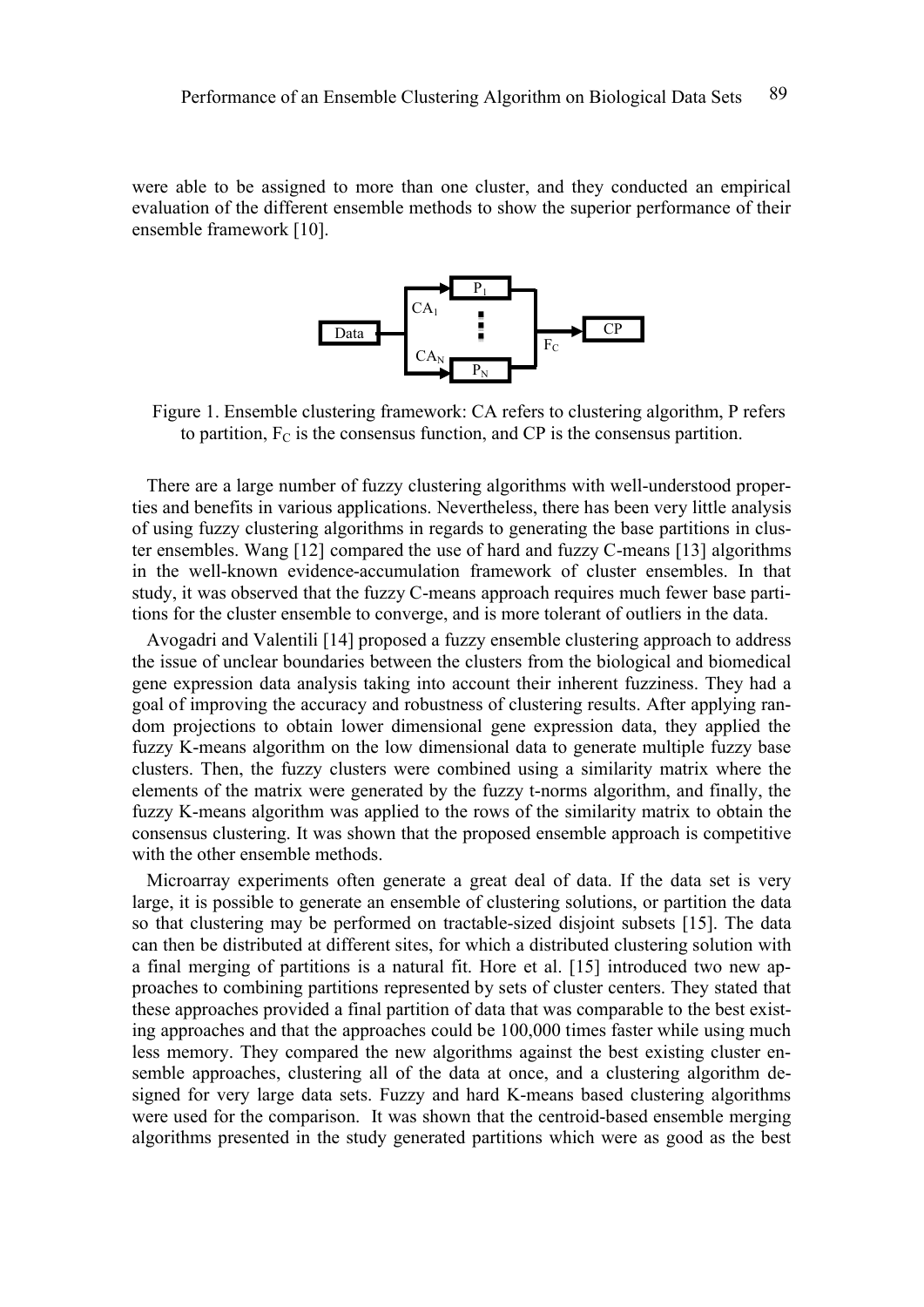label vector method, or the method of clustering all the data at once. The proposed algorithms were also more efficient in terms of speed.

Asur et al. [9] applied an ensemble approach for clustering scale-free graphs. They used metrics based on the neighborhood metric (which uses the adjacency list of each node and considers the nodes as having several common neighbors), the clustering coefficient, and the shortest path betweenness of nodes in the network. The scale-free graph they used was from a budding yeast PPI network that contained 15147 interactions between 4741 proteins. It was reported that ensemble clustering can provide improvements in cluster quality for scale-free graphs based upon the preliminary results.

Galluccio et al. [16] proposed an ensemble clustering method called evidence accumulation clustering based on dual rooted prim tree cuts (EAC-DC). Their algorithm computes the co-association matrix based on a forward algorithm that repeatedly adds edges to Prim's minimum spanning tree (MST) to identify clusters until a satisfying criterion is met. A consensus cluster is then generated from the co-association matrix using spectral partitioning. Here, a MST is a fully connected sub-graph with no cycles and a dual-rooted tree is obtained by finding the union of two sub-trees. They applied their approach to the Iris data set [17], the Wisconsin breast cancer data set [18] (both obtained from [19]) and synthetic data sets, and presented a comparison of their results with other existing ensemble clustering methods.

Hu and Yoo [1] used a cluster ensemble in gene expression analysis. In their ensemble framework, the partitions generated by each individual clustering algorithm are converted into a distance matrix. The distance matrices are then combined to construct a weighted graph. A graph partitioning approach is then used to generate the final set of clusters. It was reported that the ensemble approach yields better results than the best individual approach on both synthetic and yeast gene expression data sets.

Fred and Jain [2] combined multiple partitions using evidence accumulation. Each partition generated by a clustering algorithm was used as a new piece of knowledge, to help uncover the relationships between objects. We used their approach for our ensemble. The core idea behind the ensemble approach here is constructing the co-association matrix by employing a voting mechanism for the partitions generated using individual clustering algorithms. A co-association matrix C is constructed based upon the formulation below, where  $n_{ij}$  is the number of times the object pair  $(i,j)$  is assigned to the same cluster among the N different partitions:

$$
C(i,j) = n_{ij} / N
$$

After constructing the co-association matrix, Fred and Jain [2] used single linkage hierarchical clustering to obtain the new cluster tree (dendrogram) and then used a cut-off value corresponding to the maximum life time (difference between merge points where branching starts) on the tree. They also employed the same ensemble framework using K-means partitions with different parameters. They tested their algorithms on ten different data sets, comparing the results with other ensemble clustering methods. They reported that their ensemble approach could identify the clusters with arbitrary shapes and sizes, and performed better than the other combination methods.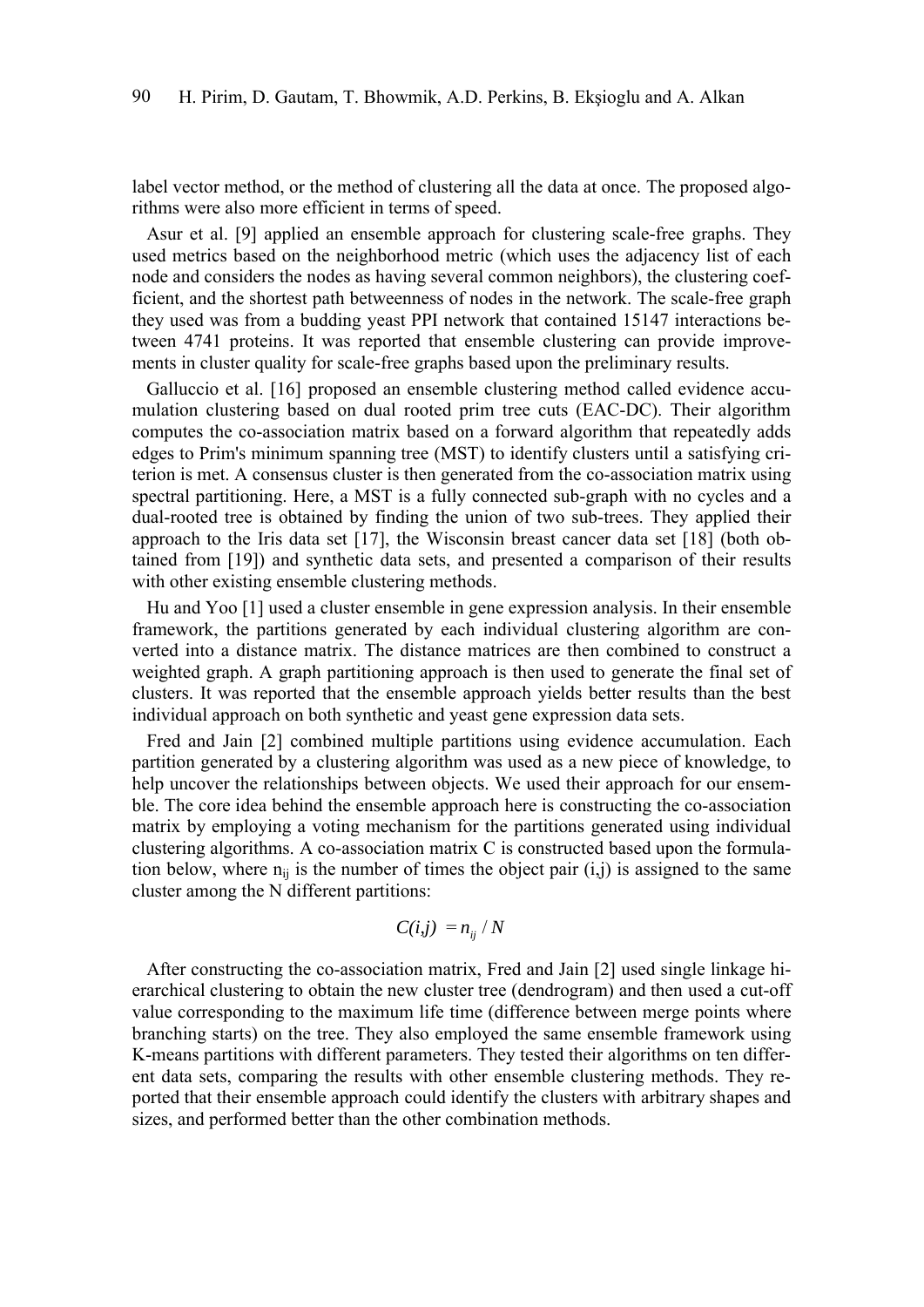## **3. APPLICATION TO BIOLOGICAL DATA**

As mentioned in the introduction, we use the ensemble approach described in [2]. However, we select a different set of base clustering algorithms that may produce better results, as stated by Fred and Jain, since the application of evidence accumulation techniques to more powerful clustering methods can lead to better partitions [2]. The ensemble clustering algorithm steps are as follows:

1. For each partition generated by the base clustering algorithms, construct a binary partition matrix  $P(i, j)$ , where  $1 \le i \le n$  and  $1 \le k \le r$ ;  $n =$  number of attributes;  $r =$ number of unique clusters

2. Initialize the non-diagonal elements of co-association matrix  $C(n, n)$  to zero and the diagonal elements to 1.

3. For  $k = 1$  to r do

- 4. For  $i = 1$  to  $n 1$  do
- 5. If  $(P(i, k) = 1)$  then
- 6. For  $i = i + 1$  to n do
- 7. If  $P(i, k) = 1$ ) then
- 8. Update the co-association matrix as:  $C(i, j) = C(i, j) + (1/N)$  where N = number of clusterings from clustering algorithms.

9. Obtain the distance matrix as  $D(i, j) = 1 - abs(C(i, j))$ 

10. Use Hierarchical Clustering with Complete Linkage (HC-CL) to generate the dendrogram

11. Cut the tree at suitable point by visually inspecting the tree (tree height giving the maximum cluster lifetime)

For example, for two different partitions of a data set with six objects in each:  $(1, 1, 1, 1)$  $2, 2, 2$ ) and  $(1, 1, 2, 2, 2, 2)$ , the co-association and distance matrices are given below:

|  |  |  | $\left(\begin{array}{cccccc} 1 & 1 & 0.5 & 0 & 0 & 0 \\ 1 & 1 & 0.5 & 0 & 0 & 0 \\ 0.5 & 0.5 & 1 & 0.5 & 0.5 & 0.5 \\ 0 & 0 & 0.5 & 1 & 1 & 1 \\ 0 & 0 & 0.5 & 1 & 1 & 1 \\ 0 & 0 & 0.5 & 1 & 1 & 1 \end{array}\right) \bullet \bullet \left(\begin{array}{cccccc} 0 & 0 & 0.5 & 1 & 1 & 1 \\ 0 & 0 & 0.5 & 1 & 1 & 1 \\ 0.5 & 0.5 & 0 & 0.5 & 0.5$ |  |  |  |  |
|--|--|--|-----------------------------------------------------------------------------------------------------------------------------------------------------------------------------------------------------------------------------------------------------------------------------------------------------------------------------------------------------|--|--|--|--|

Figure 2. Co-association and distance matrices.

Using the distance matrix as an input for HC-CL, the clusters obtained for this example are shown in Figure 3.

We use HC, K-means, C-means, DTC, and CSF to generate five different partitions. The workflow to generate the partitions is shown in Figure 4.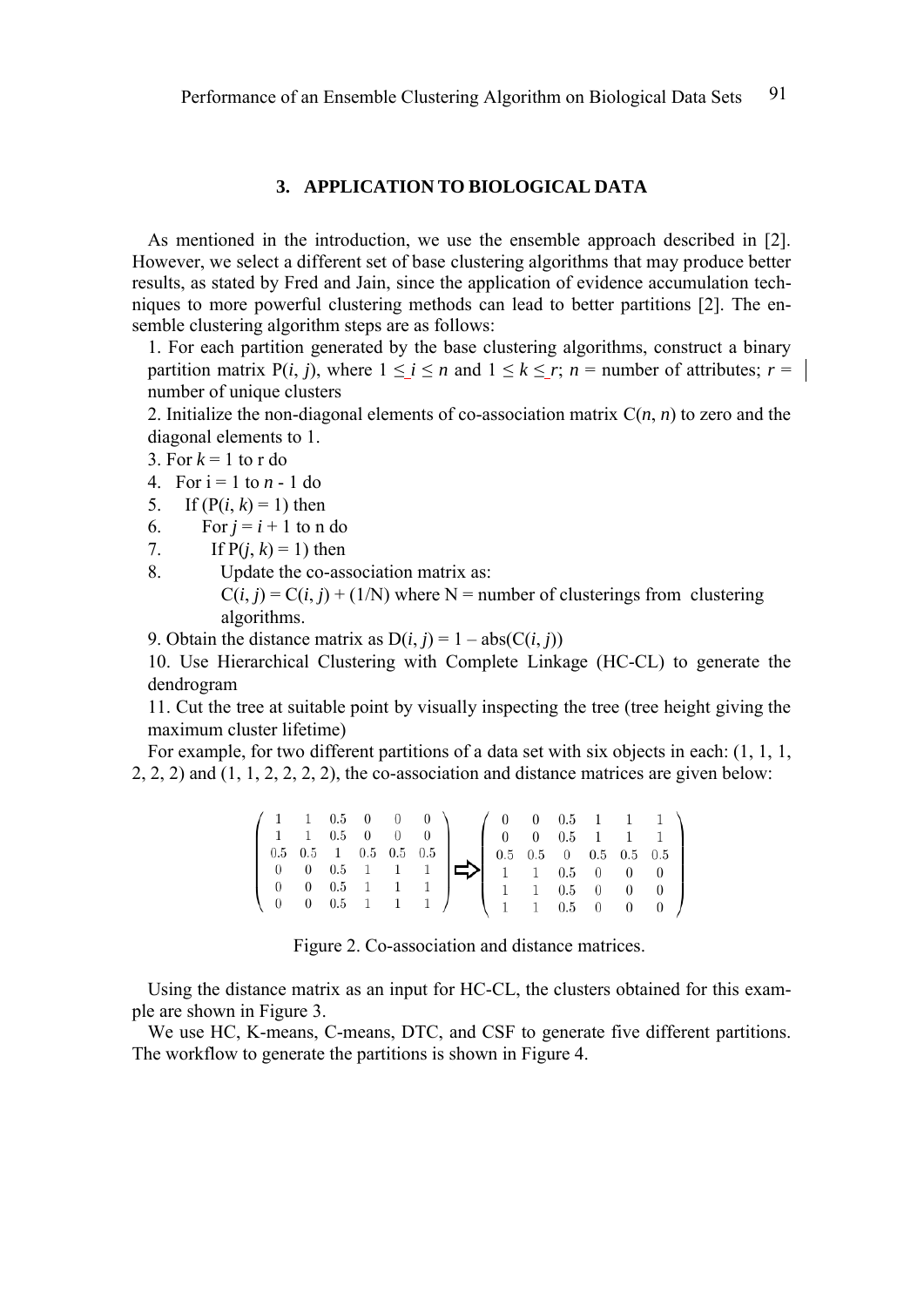

Figure 3. The ensemble clusters obtained using HC-CL from the example problem.



Figure 4. The workflow to generate the partitions, the cluster ensemble and the index values, adapted from [5].

The workflow starts with reading the gene expression data set that is represented as an *n x m* matrix. Correlation values between objects (genes) and attributes (samples) are calculated, and then the average of the absolute correlation values are used as a threshold to convert the complete graph to a binary graph to be used in the CSF algorithm. A distance matrix is constructed from the correlation matrix. Distance matrices for genes and samples are used in the K-means, HC, and the DTC algorithms to generate the partitions.

We use the CSF algorithm [20] for the ease of implementation from the igraph package [21] in R [22]. We use DTC as in [23]. We report the best result obtained using various parameters for DTC. We use K-means HC as implemented in the R base package, and the fuzzy C-means method as implemented in the R package e1071.

Internal and external cluster validation indices are used to evaluate the performance of the individual algorithms and the ensemble clustering. Silhouette, modularity and Crand values are calculated using the clusterSim, igraph and flexclust packages in R, respectively. The silhouette index reflects the compactness and separation of clusters [24].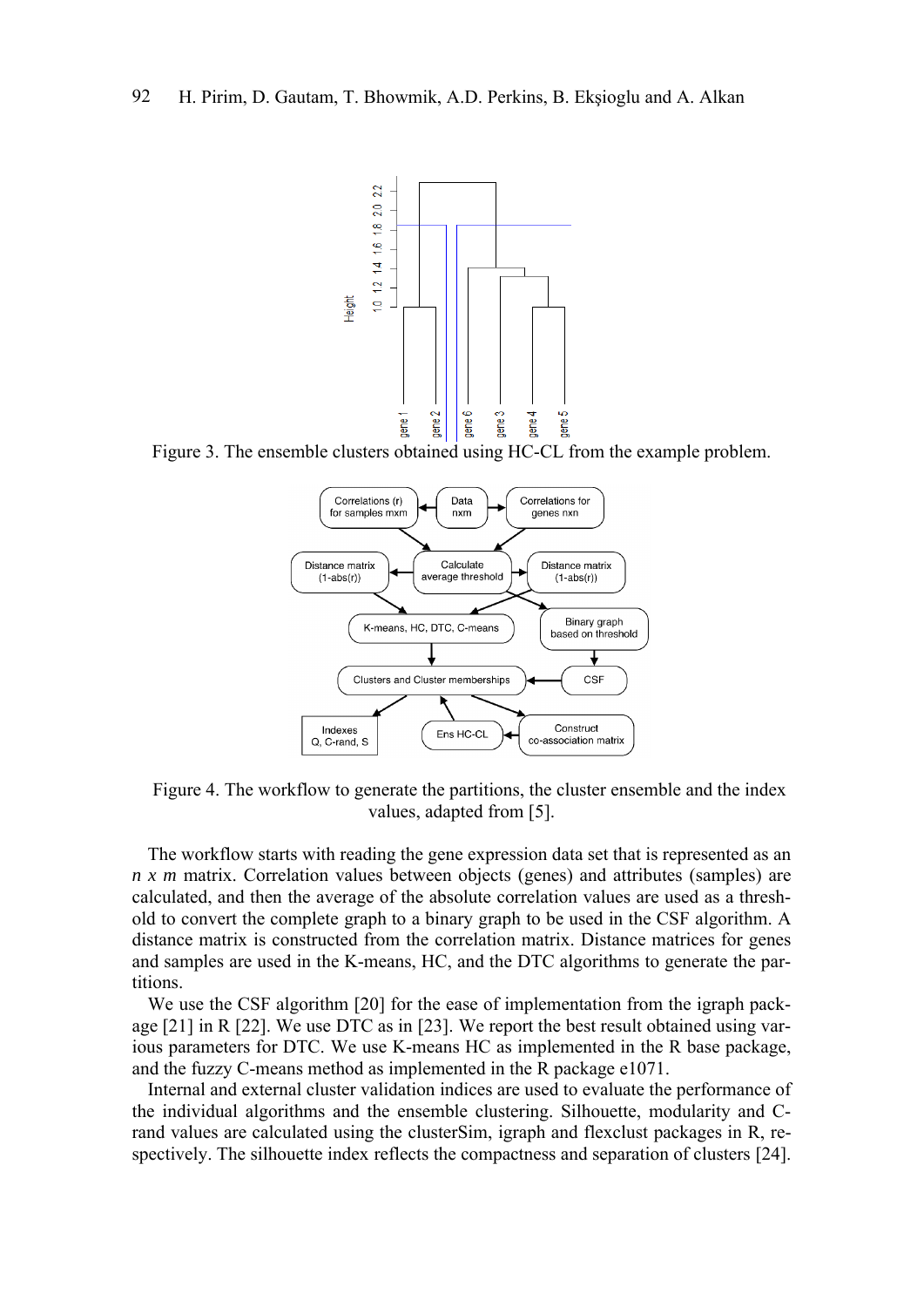The silhouette index can take on values between -1 and 1, with higher values indicating better partitions. Modularity is a measure of data represented as a network, which is represented by the difference between the fraction of edges in the same clusters and the fraction of edges in the same clusters if they were connected randomly [7]. The modularity index can take on values between -1/2 and 1, with higher modularity values also indicating better partitions. C-rand is a measure of agreement between two partitions. The maximum value of the C-rand index is 1, meaning that two partitions (one of the partitions is the true "correct" partition) are exactly the same. It can also take negative values.

The performances of the individual algorithms and the ensemble approach based upon the three cluster validation indices are summarized in Table 1.

| <b>Gene/Protein, Sample</b>     |               |                   |        |                   |                |                   |  |  |  |
|---------------------------------|---------------|-------------------|--------|-------------------|----------------|-------------------|--|--|--|
| <b>Dataset</b>                  | <b>Method</b> | Real              | Alt    | <b>Silhouette</b> | <b>C-rand</b>  | <b>Modularity</b> |  |  |  |
| <b>Breast B</b>                 | HC-CL         | $-1, 4$           | 3, 4   | 0.008, 0.364      | $-.0.0189$     | 0.014, 0.037      |  |  |  |
| $(1213$ genes)                  | CSF           | $\frac{1}{2}$ , 4 | 38, 3  | $-0.072, 0.324$   | $-.0.206$      | 0.032, 0.130      |  |  |  |
| $(49$ samples)                  | <b>DTC</b>    | $\frac{1}{2}$ 4   | 12, 2  | $-0.037, 0.400$   | $-$ , $-0.002$ | $0.028, -0.032$   |  |  |  |
| (real cluster for samples)      | K-means       | $\frac{1}{2}$ 4   | 3, 4   | 0.039, 0.091      | $-0.230$       | 0.069, 0.061      |  |  |  |
|                                 | C-means       | $\frac{1}{2}$ 4   | 3, 4   | 0.019, 0.091      | $-0.230$       | 0.056, 0.061      |  |  |  |
|                                 | Ens. HC-CL    | $-$ , 4           | 4, 4   | 0.025, 0.046      | $-.0.125$      | 0.027, 0.062      |  |  |  |
| <b>Yeast</b>                    | $HC-CL$       | $5, -$            | 5, 4   | 0.390, 0.290      | $0.452,-$      | 0.409, 0.425      |  |  |  |
| $(384$ genes, 17 samples)       | CSF           | $5, -$            | 4, 4   | 0.216, 0.279      | $0.316,-$      | 0.346, 0.428      |  |  |  |
| (real clusters if genes)        | <b>DTC</b>    | $5, -$            | 7, -   | $0.395,-$         | $0.353,-$      | $0.396, -$        |  |  |  |
|                                 | K-means       | $5, -$            | 5, 4   | 0.417, 0.176      | $0.500, -$     | 0.403, 0.376      |  |  |  |
|                                 | C-means       | $5, -$            | 5, 4   | 0.497, 0.290      | $0.500, -$     | 0.405, 0.425      |  |  |  |
|                                 | Ens. HC-CL    | $5, -$            | $5, -$ | 0.151, 0.343      | $0.351 -$      | 0.215, 0.451      |  |  |  |
| Protein                         | HC-CL         | $4^{2}$           | $4, -$ | 0.344, 0.120      | $0.199, -$     | 0.063, 0.304      |  |  |  |
| $(698$ proteins, $125$ samples) | <b>CSF</b>    | $4, -$            | 5, 8   | 0.188, 0.410      | $0.135,-$      | 0.097, 0.164      |  |  |  |
| (real cluster of proteins)      | <b>DTC</b>    | $4, -$            | 9, 5   | $-0.297, 0.088$   | $0.081, -$     | 0.018, 0.317      |  |  |  |
|                                 | K-means       | $4_{2}$           | 4, 4   | 0.379, 0.113      | $0.127, -$     | 0.056, 0.291      |  |  |  |
|                                 | C-means       | $4, -$            | 4, 4   | 0.379, 0.075      | $0.127,-$      | 0.062, 0.443      |  |  |  |
|                                 | Ens. HC-CL    | $4, -$            | 4, 3   | 0.078, 0.044      | $0.157, -$     | 0.022, 0.180      |  |  |  |

Table 1. Performance measures of individual and ensemble clustering algorithms for both genes and samples of three data sets.

The table exhibits silhouette, C-rand, and modularity values for the partitions identified in three different data sets, one for genes/proteins and one for samples. The number of clusters in a partition known *a priori* is given under the "Real" column, and the number of clusters selected by the user is given under "Alt" column of the table for each clustering method.

The "Breast B" data set includes 1213 genes and 49 samples. Real clusters (classes) are known for the samples, since the samples are the microarray experiments designed as control vs. treated or time course. The known clustering for Breast B was based upon the known estrogen receptor (ER) types: 25 ER positive samples and 24 ER negative samples. The final clustering into four classes consists of: 13 ER+ LN+, 12 ER+ LN-, 12 ER- LN-, 12 ER- LN- samples, where LN stands for lymphnode tumors [3]. The ensemble clustering using hierarchical clustering with complete linkage (Ens HC-CL),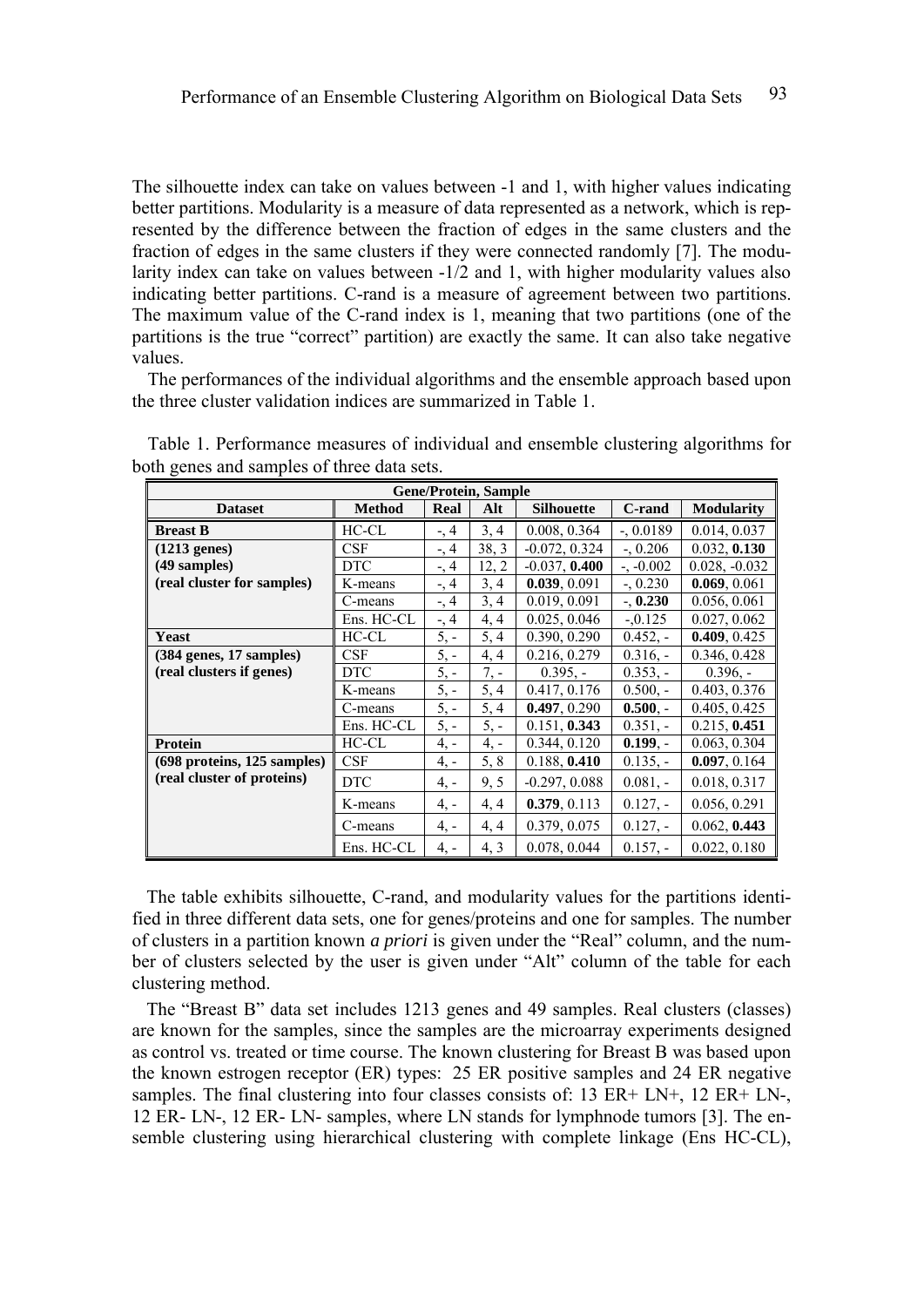choosing the number of desired clusters (Alt values in the table) as 4, resulted in the second highest silhouette value among all clustering results for the genes.

The yeast cell cycle data set is comprised of 384 genes measured over 17 time points (samples), with final values obtained by normalization and standardization. The real clusters correspond to 5 yeast cell cycles: early Gap 1 (G1) (beginning of Interphase), late G1, S (Synthesis), G2 (Prometaphase), M (Metaphase) [4]. The ensemble clustering approach resulted in the highest silhouette and modularity values (see the bolded values in the table) among all clustering algorithms for the set of samples.

The protein data set contained 698 proteins from 125 samples. The real clusters correspond to the 4 classes of protein-folds:  $\alpha$ ,  $\beta$ ,  $\alpha/\beta$  and  $\alpha+\beta$  protein classes. The ensemble clustering approach found the second best C-rand value for the proteins shown in the table.

The ensemble clustering approach did not produce any negative values for any of the cluster validation indices. Hence, Ens HC-CL improves the negative valued partitions.

K-means and C-means resulted in high silhouette and C-rand values. The reason behind this may be that the data follow a specific distribution or have a specific simple shape, e.g., sphere, that K-means imposes [2].

HC and CSF gave high modularity values, which is reasonable since CSF is generally used to maximize the modularity [7] and there are also community structure finding algorithms, see [7], which are hierarchical like HC.

We wanted to see if the ensemble clusters obtained using the ensemble method generally agreed with the biological literature using the "Search for relationships between many genes, proteins, or keywords" option provided by Chilibot [25], [26], which is a freely available online tool that searches abstracts from the PubMed literature database [27] for specific relationships between proteins, genes, and keywords [5]. In this preliminary analysis, we examined only one cluster obtained from the Breast B data set.

We searched for the keyword "Cancer" along with the gene names contained in cluster 1 as we did in [5]. As output, Chilibot provided the number of PubMed literature database abstracts containing the keyword "Cancer" associated with a particular gene, along with the number of gene interactions, i.e., the number of abstracts where two genes appear together, for each gene. We refer to this later value as the "number of hits." Chilibot cannot handle more than fifty items per search [25]. Since the cluster had more than fifty genes, we split the search into smaller searches of appropriate size.

We calculated the average number of links from a gene to all other genes, along with the average percentage of genes to which each gene is linked in the cluster. The value of average hits per gene and average hit percentage in cluster is 12.5 and 9.05 respectively. These numbers appear to be rather high considering the analysis that we performed in [5], where we carried out a similar analysis for clusters of genes of Breast B data set created by CSF and DTC algorithms. Since we have not performed Chilibot analysis for all the clusters in this paper, we cannot make a fair comparison of our available results with the results in [5]. However, at least with respect to the result corresponding to cluster 1, it seems that there are a considerable number of associations between the genes in this cluster based upon the PubMed database.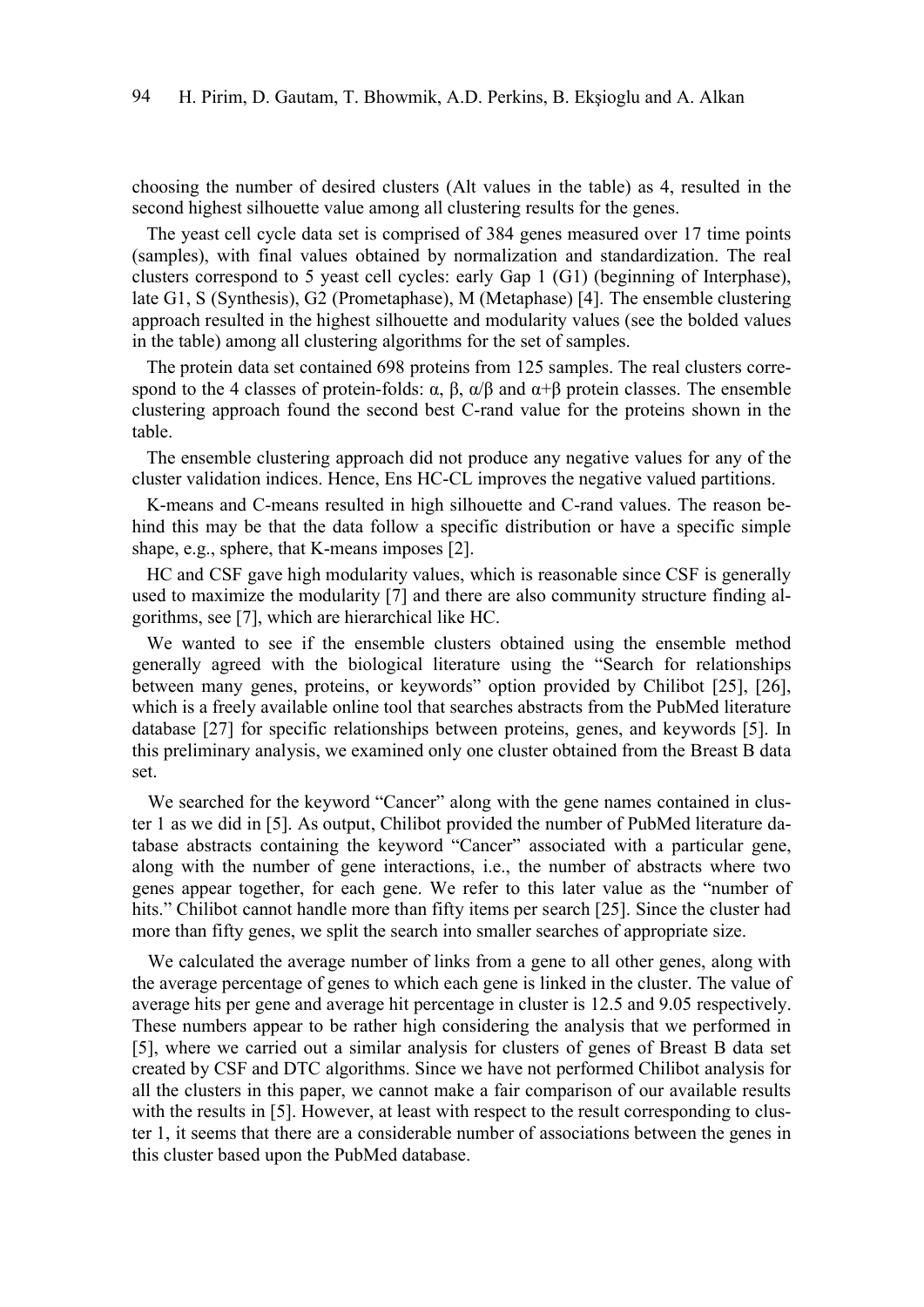## **4. CONCLUSION**

In this study, we investigated an application of the ensemble clustering approach described in [2] using five different clustering algorithms that have not been reported in an ensemble framework before. We also evaluated the relative performance of the individual algorithms and the ensemble approach on three different biological data sets using two internal (silhouette and modularity) and one external (C-rand) validation index.

Computational experiments show that the ensemble clustering approach used tended to improve the quality of clusters for two of the data sets, based upon the ensemble clustering producing the best and second best values for at least one cluster validation index.

Using a different clustering algorithm than hierarchical clustering for the ensemble approach may improve the results generated by the ensemble as in [16]. Further experiments and investigation of a different combination of clustering algorithms and algorithm parameter settings and/or parameter settings for the ensemble approach are intended for future studies. Supplementary data including figures of the clusters from three data sets are available upon request.

#### **5. REFERENCES**

- 1. Hu, X. and Yoo, I., Cluster ensemble and its applications in gene expression analysis. In *2nd Asia-Pacific Bioinformatics Conference*. Dunedin, New Zealand. 29. Australian Computer Society, 2004.
- 2. Fred, A. L. N.; Jain, A. K. Combining multiple clusterings using evidence accumulation. *IEEE Transactions on Pattern Analysis and Machine Intelligence*. **27** (6): 835–849, 2005.
- 3. Nascimento, M. C. V.; Toledo, F. M. B.; Carvalho, A. C. P. L. F., Investigation of a new GRASP-based clustering algorithm applied to biological data. *Computers and Operations Research*. **37**: 1381–1387, 2010.
- 4. Yeung, K. Y. ; Fraley, C.; Murua, A.; Raftery, A. E. and Ruzzo, W. L., Modelbased clustering and data trasformations for gene expression data. *Bioinformatics*. **17**: 977–987, 2001.
- 5. Pirim, H.; Gautam, D.; Bhowmik, T.; Perkins, A. D. and Eksioglu, B., Performance evaluation of a community structure finding algorithm using modularity and C-rand measures. In *IEEE International Joint Conference on Neural Networks*, Barcelona, Spain, 18 – 23 July, 2010.
- 6. Rousseeuw, P. J., Silhouettes: a graphical aid to the interpretation and validation of cluster analysis. *Journal of Computational and Applied Mathematics*. **20**: 53–65, 1987.
- 7. Newman, M. E. J. and Girvan, M. Finding and evaluating community structure in networks, *Physical Review E*. **69**, 2004.
- 8. Hubert, L. and Arabie, P., Comparing partitions. *Journal of Classification*. **2**: 193– 218, 1985.
- 9. Asur, S.; Parthasarathy, S. and Ucar, D., An ensemble approach for clustering scale-free graphs. In *LinkKDD*. Philadelphia, PA, 20 August. ACM, 2006.
- 10. Asur, S.; Ucar, D.; and Parthasarathy, S., An ensemble framework for clustering